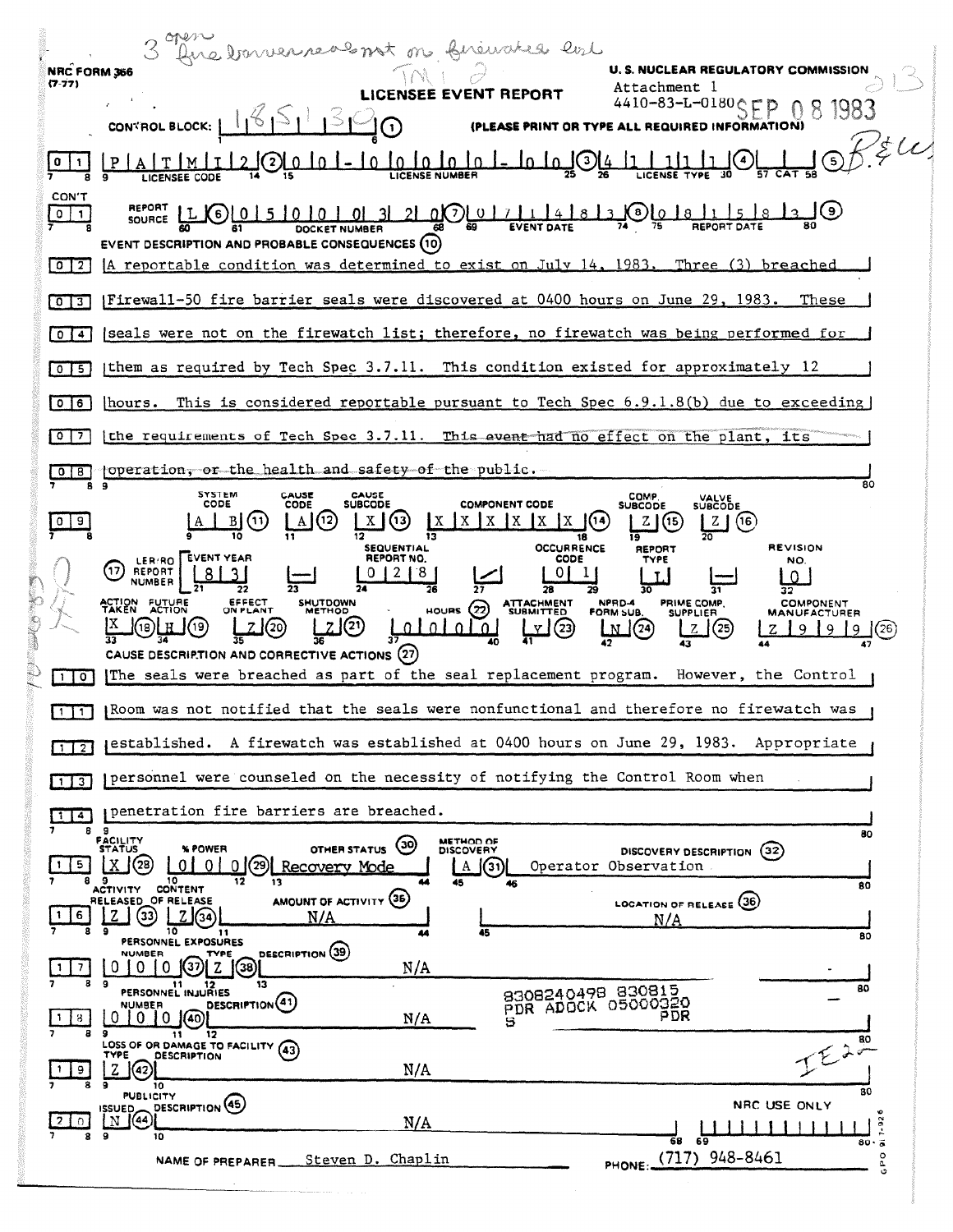LER 83-028/01L-0 EVENT DATE  $-$  July 14, 1983

## I. EXPLANATION OF THE OCCURRENCE

A condition considered prompt reportable was determined to exist at 1550 hours on July 14, 1983. This determination was based on a preliminary investigation of an incident that was discovered on June 29, 1983. An Auxiliary Operator discovered three (3) breached fire barrier penetration seals at about 0400 hours on June 29, 1983, which were not on the firewatch list. Once discovered, a firewatch was established to comply with the Action Statement of Technical Specification 3.7.11 which requires an hourly roving firewatch.

It was subsequently determined that the **seals** had been breached for the purpose of replacing the seals with new seals under an approved procedure. However, the procedurally required forms identifying these seals as breached had not been transmitted to the Control Room. Consequently, when the work crews left the work area, a backshift firewatch was not established until the condition was found by the Auxiliary Operator which was approximately 12 hours later. Therefore, the Action Statement of Technical Specificatiuu 3.7.11 had not been complied with for approximately 12 hours.

## II. CAUSE OF THE OCCURRENCE

The appropriate engineering personnel were aware that the three (3) seals were breached and had filled out the forms identifying these seals as breached, but failed to take the forms to the Control Room.

#### III. CIRCUMSTANCES SURROUNDING THE OCCURRENCE

At the time of the occurrence, the Unit 2 facility was in a long-term cold shutdown state. The reactor decay heat was being removed via loss to ambient. Throughout the event there was no effect on the Reactor Coolant System or the core.

## IV. CORRECTIVE ACTIONS TAKEN OR TO BE TAKEN

#### Immediate

A roving firewatch was established at 0400 hours on June 29, 1983. to comply with the Action Statement of Tech Spec 3.7.11.

#### Long-Term

The appropriate engineering personnel have been adequately counseled on this subject.

# V. COMPONENT FAILURE DATA

N/A